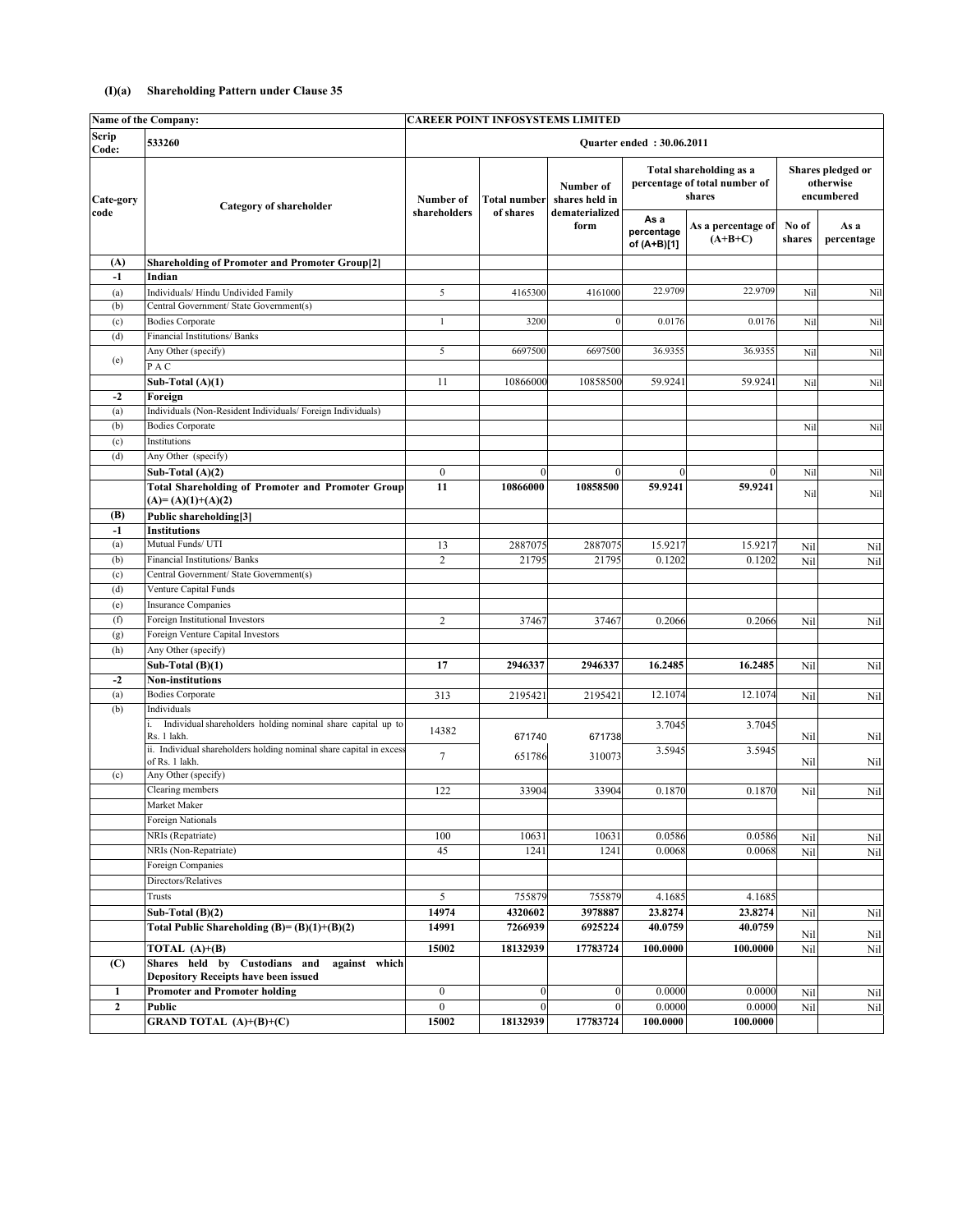#### (I)(b) **Statement showing Shareholding of persons belonging to the category "Promoter and Promoter Group"**

|                |                                  | <b>Total shares held</b> |                                          | Shares pledged or otherwise encumbered |                    |                                                                     |
|----------------|----------------------------------|--------------------------|------------------------------------------|----------------------------------------|--------------------|---------------------------------------------------------------------|
| Sr. No.        | Name of the shareholder          | Number of<br>shares      | As a % of<br>grand toal<br>$(A)+(B)+(C)$ | Number of<br>shares                    | As a<br>percentage | As a % of<br>grand toal<br>$(A)+(B)+(C)$ of<br>sub-clause<br>(I)(a) |
|                | OM MAHESHWARI                    | 1386300                  | 7.6452                                   | 0                                      | 0.00               | 0.00                                                                |
| $\overline{c}$ | NAVAL MAHESHWARI                 | 1385800                  | 7.6424                                   | 0                                      | 0.00               | 0.00                                                                |
| 3              | PRAMOD MAHESHWARI                | 1382900                  | 7.6265                                   | 0                                      | 0.00               | 0.00                                                                |
| 4              | SHILPA MAHESHWARI                | 1339500                  | 7.3871                                   | 0                                      | 0.00               | 0.00                                                                |
| 5              | REKHA MAHESHWARI                 | 1339500                  | 7.3871                                   | 0                                      | 0.00               | 0.00                                                                |
| 6              | NEELIMA MAHESHWARI               | 1339500                  | 7.3871                                   | 0                                      | 0.00               | 0.00                                                                |
| 7              | <b>GULAB CHAND MAHESHWARI</b>    | 1339500                  | 7.3871                                   | 0                                      | 0.00               | 0.00                                                                |
| 8              | KAILASH BAI                      | 1339500                  | 7.3871                                   | 0                                      | 0.00               | 0.00                                                                |
| 9              | PRAMOD MAHESHWARI                | 6000                     | 0.0331                                   | 0                                      | 0.00               | 0.00                                                                |
| 10             | PRAMOD MAHESHWARI                | 4300                     | 0.0237                                   | 0                                      | 0.00               | 0.00                                                                |
| 11             | SWASTIKA POLYOLEFINS PRIVATE LTD | 3200                     | 0.0176                                   | 0                                      | 0.00               | 0.00                                                                |
|                | <b>TOTAL</b>                     | 10866000                 | 59.9241                                  | 0                                      | 0.00               | 0.00                                                                |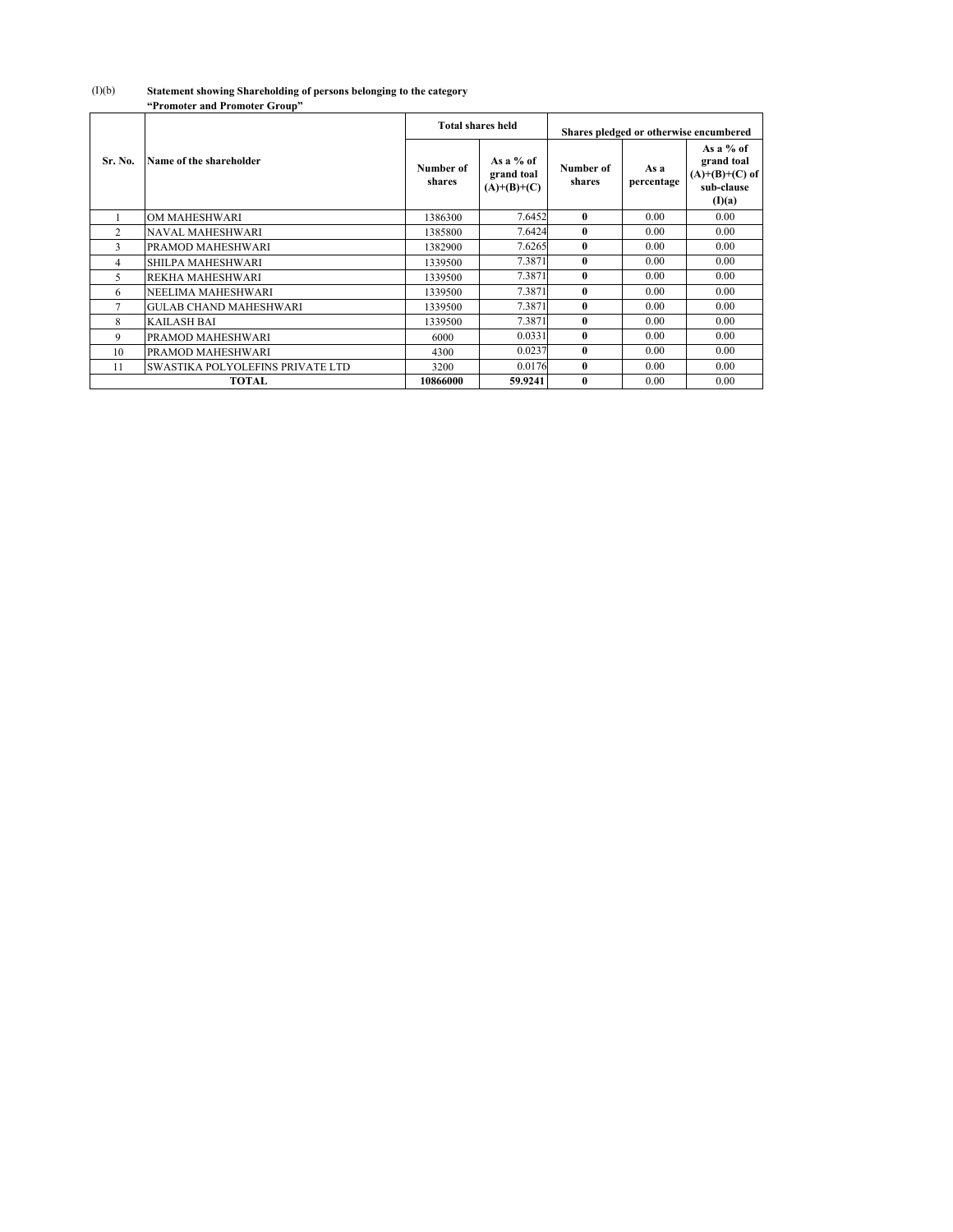| (I)(c) | Statement showing Shareholding of persons belonging to the category |
|--------|---------------------------------------------------------------------|
|        | "Public" and holding more than 1% of the total number of shares     |

| Sr. No.        | Name of the shareholder                                                                           | Number of<br>shares | Shares as a percentage of total number of shares {i.e., Grand<br>Total $(A)+(B)+(C)$ indicated in Statement at para $(I)(a)$ above |
|----------------|---------------------------------------------------------------------------------------------------|---------------------|------------------------------------------------------------------------------------------------------------------------------------|
|                | <b>FRANKLIN</b><br><b>TEMPLETON</b><br><b>EQUITY</b><br><b>PRIVATE</b><br><b>STRATEGY A/C PMS</b> | 2011264             | 11.0918                                                                                                                            |
| $\mathfrak{D}$ | <b>VOLRADO VENTURE PARTNERS</b>                                                                   | 754396              | 4.1604                                                                                                                             |
| 3              | HDFC TRUSTEE COMPANY LIMITED - HDFC<br>PRUDENCE FUND                                              | 700879              | 3.8652                                                                                                                             |
| 4              | RELIANCE CAPITAL TRUSTEE CO. LTD A/C<br>RELIANCEEQUITY OPPORTUNITIES FUND                         | 643850              | 3.5507                                                                                                                             |
| 5              | HDFC TRUSTEE<br>COMPANY LTD<br><b>HDFC</b><br><b>MF</b><br>MONTHLY INCOME PLAN LONG TERM PLAN     | 387933              | 2.1394                                                                                                                             |
| 6              | ICICI PRUDENTIAL EMERGING STAR (STOCK<br>TARGETED AT RETURNS) FUND                                | 371521              | 2.0489                                                                                                                             |
| $\tau$         | NADATHUR SRINIVASA RAGHVAN                                                                        | 341713              | 1.8845                                                                                                                             |
| 8              | DSP BLACKROCK MICRO CAP FUND                                                                      | 239290              | 1.3196                                                                                                                             |
| 9              | RELIANCE CAPITAL TRUSTEE<br>CO.<br>LTD-A/C<br>RELIANCESMALL CAP FUND                              | 224421              | 1.2376                                                                                                                             |
|                | <b>TOTAL</b>                                                                                      | 5675267             | 31.2981                                                                                                                            |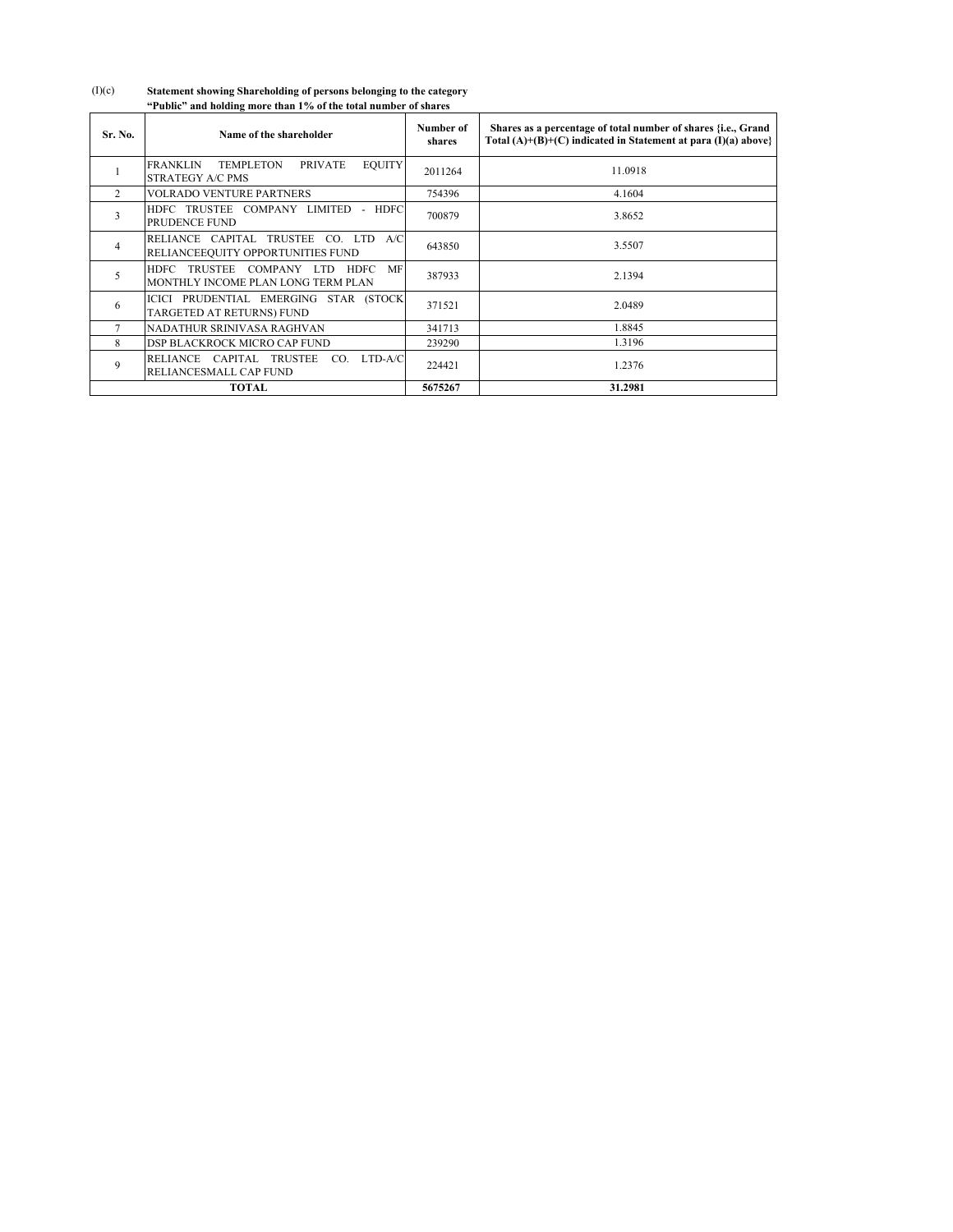# (I)(d) **Statement showing details of locked-in shares**

| <b>Sr. No.</b> | Name of the shareholder                                 | <b>CATEGORY</b><br>OF<br><b>SHAREHOLDE</b><br>R<br>(PROMOTERS) | Number of<br>shares locked<br>in | Locked-in shares as a percentage of total number<br>of shares {i.e., Grand Total $(A)+(B)+(C)$<br>indicated in Statement at para (I)(a) above? |
|----------------|---------------------------------------------------------|----------------------------------------------------------------|----------------------------------|------------------------------------------------------------------------------------------------------------------------------------------------|
|                | FRANKLIN TEMPLETON PRIVATE EQUITY<br>STRATEGY - A/C PMS | Public                                                         | 2011264                          | 11.09                                                                                                                                          |
| $\overline{2}$ | NADATHUR SRINIVASA RAGHVAN                              | Public                                                         | 341713                           | 1.88                                                                                                                                           |
| 3              | PRAYAS SINGHI                                           | Public                                                         | 100110                           | 0.55                                                                                                                                           |
| $\overline{4}$ | VIKAS SINGHI                                            | Public                                                         | 100110                           | 0.55                                                                                                                                           |
|                |                                                         |                                                                | 2553197                          | 14.08                                                                                                                                          |
| 5              | NAVAL MAHESHWARI                                        | Promoters                                                      | 1385800                          | 7.64                                                                                                                                           |
| 6              | OM MAHESHWARI                                           | Promoters                                                      | 1386300                          | 7.65                                                                                                                                           |
|                | PRAMOD MAHESHWARI                                       | Promoters                                                      | 1388900                          | 7.66                                                                                                                                           |
| 8              | PRAMOD MAHESHWARI                                       | Promoters                                                      | 4300                             | 0.02                                                                                                                                           |
|                |                                                         |                                                                | 4165300                          | 22.97                                                                                                                                          |
|                |                                                         |                                                                |                                  |                                                                                                                                                |
|                | <b>TOTAL</b>                                            |                                                                | 6718497                          | 37.05                                                                                                                                          |